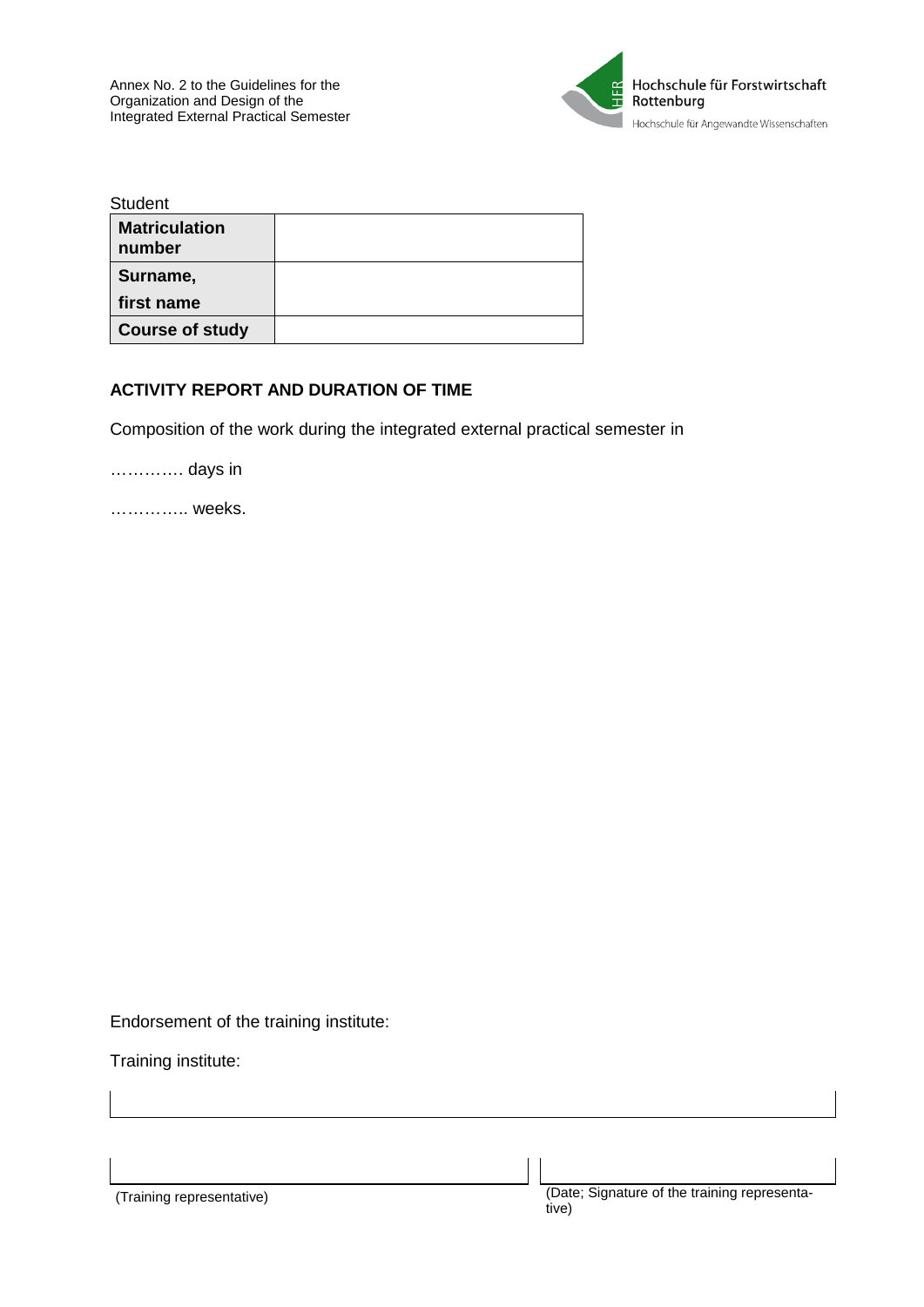## **Note concerning the activity report:**

- − The activity report will
	- o be done by the student,
	- o be given to the training representative on a monthly basis and endorsed, and
	- $\circ$  be compiled by the student on the front page at the end of the integrated external practical semester, signed by the training representative and as such given to the university.
- − The training representative shall use the guidelines of the activity report as reference for his / her training concept and to ensure the content is conveyed in the required depth.
- − The student shall use the activity report to stimulate daily analysis of the newly acquired knowledge and to seize his / her own learning initiative in respect to independence and deepening of his / her practical experience according to the formulated training goals.
- − For some activities that are repetitive over several days, the activity report may logically be summarized but on a maximum weekly basis.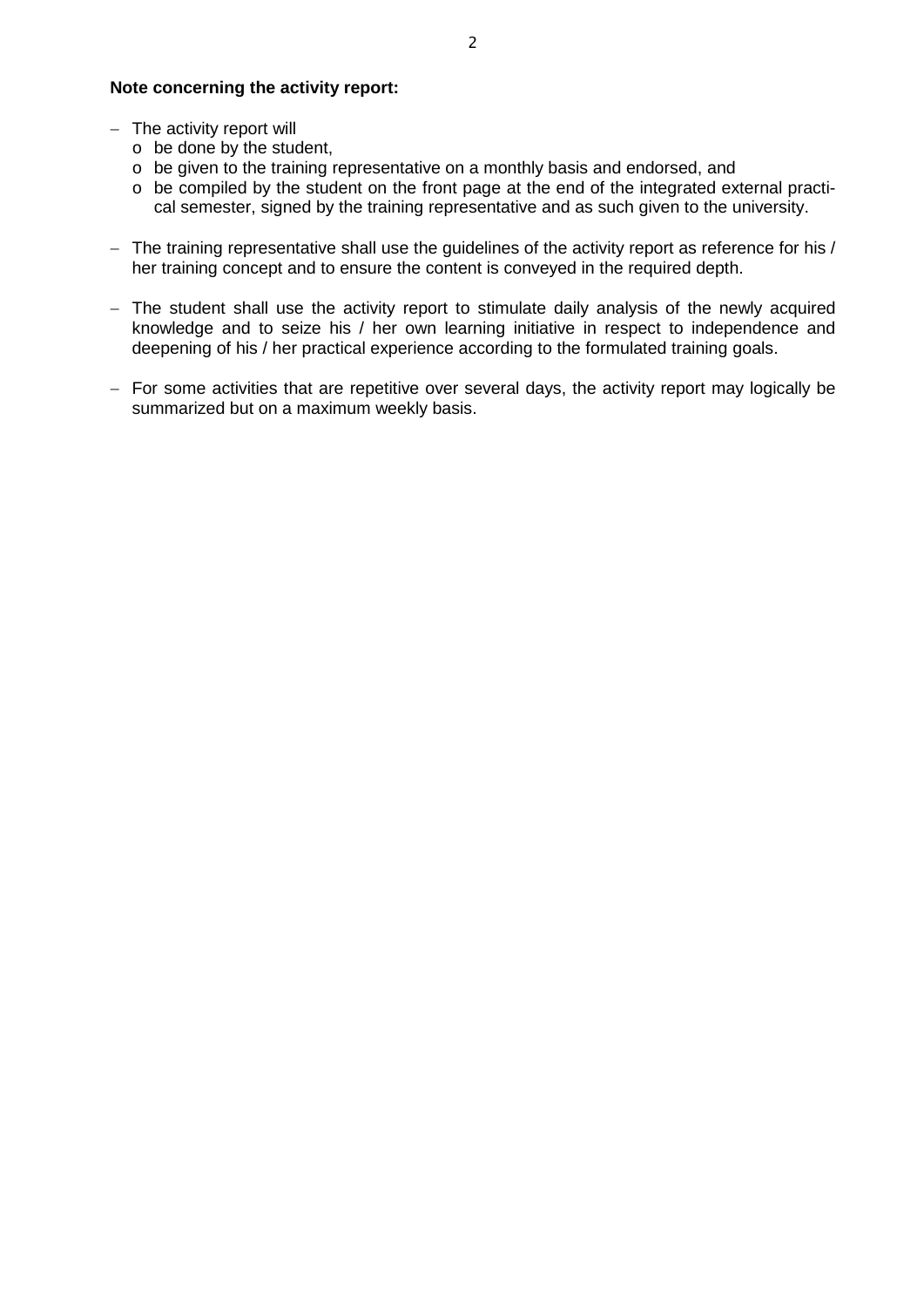**Activity report in detail:**

| Total (carry over): | Activity predominantly carried out (Summarize days with the same training content) | Date | Days<br>(number) |
|---------------------|------------------------------------------------------------------------------------|------|------------------|
|                     |                                                                                    |      |                  |
|                     |                                                                                    |      |                  |
|                     |                                                                                    |      |                  |
|                     |                                                                                    |      |                  |
|                     |                                                                                    |      |                  |
|                     |                                                                                    |      |                  |
|                     |                                                                                    |      |                  |
|                     |                                                                                    |      |                  |
|                     |                                                                                    |      |                  |
|                     |                                                                                    |      |                  |
|                     |                                                                                    |      |                  |
|                     |                                                                                    |      |                  |
|                     |                                                                                    |      |                  |
|                     |                                                                                    |      |                  |
|                     |                                                                                    |      |                  |
|                     |                                                                                    |      |                  |
|                     |                                                                                    |      |                  |
|                     |                                                                                    |      |                  |
|                     |                                                                                    |      |                  |
|                     |                                                                                    |      |                  |
|                     |                                                                                    |      |                  |
|                     |                                                                                    |      |                  |
|                     |                                                                                    |      |                  |
|                     |                                                                                    |      |                  |
|                     |                                                                                    |      |                  |
|                     |                                                                                    |      |                  |
|                     |                                                                                    |      |                  |
|                     |                                                                                    |      |                  |
|                     |                                                                                    |      |                  |
|                     |                                                                                    |      |                  |
|                     |                                                                                    |      |                  |
|                     |                                                                                    |      |                  |
|                     |                                                                                    |      |                  |
|                     |                                                                                    |      |                  |
|                     |                                                                                    |      |                  |
|                     |                                                                                    |      |                  |
|                     |                                                                                    |      |                  |
|                     |                                                                                    |      |                  |
|                     |                                                                                    |      |                  |
|                     |                                                                                    |      |                  |
|                     |                                                                                    |      |                  |
|                     |                                                                                    |      |                  |
|                     |                                                                                    |      |                  |
|                     |                                                                                    |      |                  |
|                     |                                                                                    |      |                  |
|                     |                                                                                    |      |                  |
|                     |                                                                                    |      |                  |
|                     |                                                                                    |      |                  |
|                     |                                                                                    |      |                  |